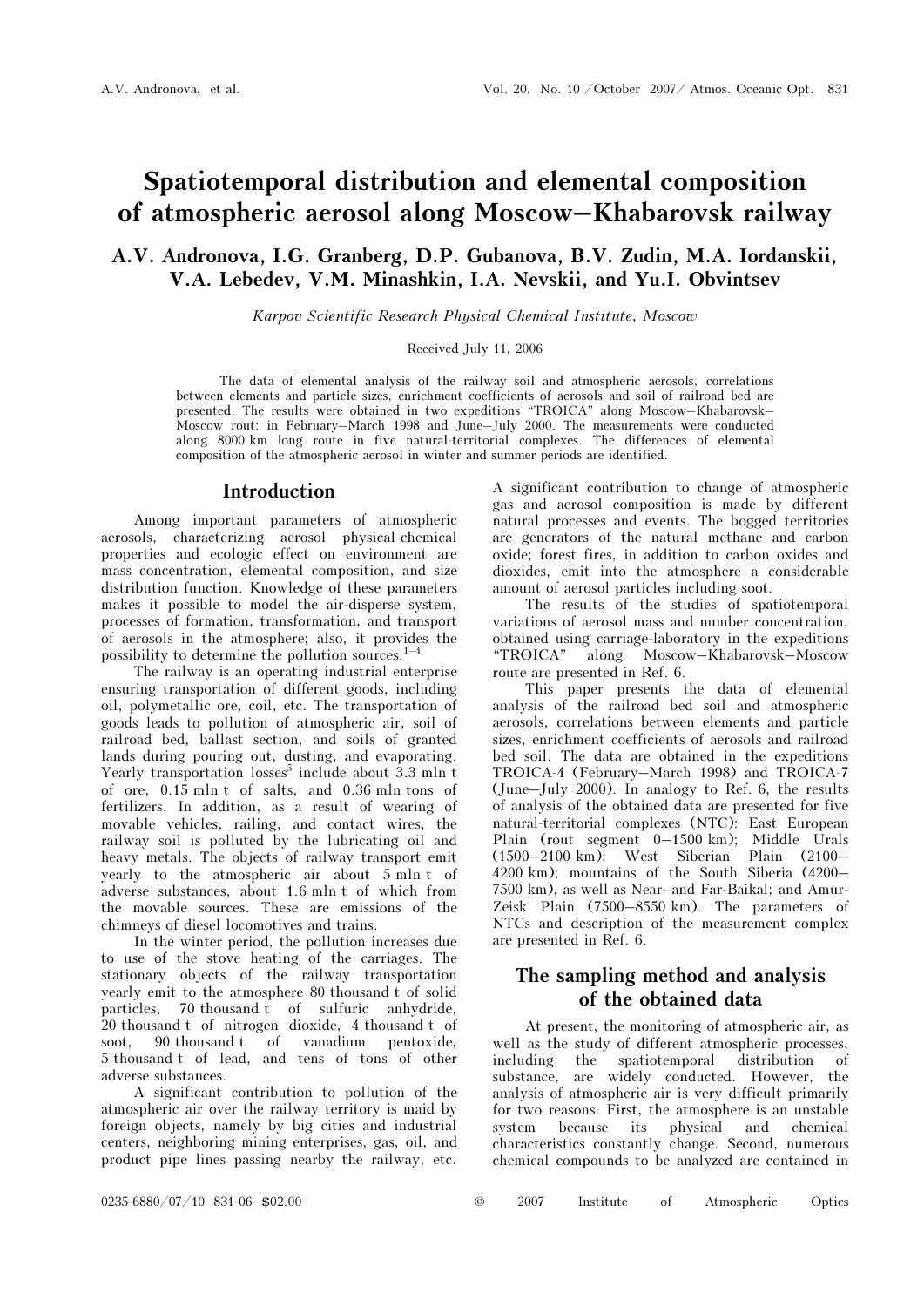air in concentrations between  $10^{-12}$  and  $10^{-3}$  g/m<sup>3</sup>. The latter imposes certain conditions on the sampling procedure and the methods of analysis.

Most applied methods imply concentrating simultaneously with sampling; which is made by pumping of large air amounts  $(1 \text{ to } 30 \text{ m}^3)$ . Therefore, the result of subsequent analysis is a quantity integrated over pumping time (from a few minutes to a few days). The samples are usually taken either during pumping of air through special filters or through the cascade impactors, when the aerosols from the atmosphere are deposited on special substrates.

Because of smallness of the substance amount in the collected sample  $(0.1-1 \text{ mg/cm}^2)$ , the choice of the proper physical analytical method is of importance. When relatively clean filters of ÀFÀ-KhA, FPA, and FPAR types are used for sampling in neutron-activation analysis, sufficient (threshold) amount of the pumped air can be estimated between  $0.5$  and  $1 \text{ m}^3$ ; for other methods this amount is about  $3-10$  m<sup>3</sup>. These estimates depend on the clearness of the atmospheric air, the matter to be determined; as well as on the interrelation between amounts of the given matter in the sample and on the filter. If the air amount is less than indicated above, the samples cannot be analyzed by the known methods.

 Samples were taken from the railway bed, representing surface layer down to a depth about of 5 cm, (no less than five samples in each NTC). Approximately in the same regions, samples for the chemical analysis have been also taken with the use of the aspiration device from a height of 4 m above the railroad bed on the AFA-KhA filters with a flow rate of  $12 \text{ m}^3/\text{h}$  during 1 h. The elemental composition of aerosol and soil samples was determined by the roentgen-fluorescent analysis (RFA), atomic-absorption analysis, and mass spectrometry.

We calculated the enrichment coefficients of elements in the aerosols EF (Refs. 2, 7, 8) relative to clarkes (mean elemental composition in the earth's crust) by the Vinogradov  $method<sup>9</sup>$  and average elemental composition in the soil of railroad bed. For the soil, the enrichment coefficient was determined relative to the clarkes.

Simultaneously with aerosol sampling, measurements of the mass and number concentrations of aerosol particles were conducted using nephelometer and analyzers of particle size (diameter) spectrum in the interval between 0.15 and 15  $\mu$ m.<sup>6</sup>

### Measurement results

The elemental composition of the railroad bed is determined by two components: (1) lithogenic component, which reflects the elemental composition of the soil where it was taken for embanking of railroad, and (2) anthropogenic, associated with activity of railway and surrounding industrial enterprises.

A general insight into the mean percentage of the chemical elements in the soil of the railroad bed over different NTCs, obtained by the RFA method, is reflected in Table 1.

Table 1. Mean relative elemental composition of the soil of the railroad bed over different NTCs, %

| Chemical               | Natural-territorial complex |         |         |         |         |  |  |  |  |
|------------------------|-----------------------------|---------|---------|---------|---------|--|--|--|--|
| element                | 1st                         | 2nd     | 3rd     | 4th     | 5th     |  |  |  |  |
| $\overline{\text{Si}}$ | 24.8240                     | 16.8728 | 21.8710 | 25.7967 | 22.4405 |  |  |  |  |
| Al                     | 2.2588                      | 4.0445  | 2.6810  | 6.8448  | 7.2928  |  |  |  |  |
| Ca                     | 1.9620                      | 1.3688  | 1.4069  | 2.2496  | 2.3092  |  |  |  |  |
| Mg                     | 6.9735                      | 10.2088 | 12.7885 | 3.5184  | 1.0527  |  |  |  |  |
| K                      | 0.5975                      | 0.4653  | 0.6215  | 1.2019  | 1.6152  |  |  |  |  |
| Fe                     | 16.8868                     | 23.2258 | 14.7483 | 11.5816 | 15.0847 |  |  |  |  |
| Mn                     | 0.2178                      | 0.2385  | 0.1759  | 0.2076  | 0.2310  |  |  |  |  |
| Ba                     | 0.2533                      | 0.0615  | 0.0610  | 0.1714  | 0.1170  |  |  |  |  |
| Sr                     | 0.2557                      | 0.4455  | 0.5721  | 0.7058  | 0.8258  |  |  |  |  |
| $\mathbf{C}\mathbf{s}$ | 0.0870                      | 0.0795  | 0.0694  | 0.1032  | 0.1175  |  |  |  |  |
| $\mathbf{P}$           | 0.3868                      | 0.3332  | 0.3434  | 0.4601  | 0.3987  |  |  |  |  |
| S                      | 0.2868                      | 0.3445  | 0.2760  | 0.4839  | 0.3532  |  |  |  |  |
| Cl                     | 0.0433                      | 0.0935  | 0.0688  | 0.0277  | 0.0598  |  |  |  |  |
| Br                     | 0.2683                      | 0.1432  | 0.2828  | 0.1782  | 0.2217  |  |  |  |  |
| T                      | 0.0473                      | 0.0692  | 0.0509  | 0.1266  | 0.1950  |  |  |  |  |
| $\bar{\mathrm{V}}$     | 0.0268                      | 0.0263  | 0.0215  | 0.0492  | 0.0375  |  |  |  |  |
| Ti                     | 0.1278                      | 0.1513  | 0.1101  | 0.3030  | 0.3500  |  |  |  |  |
| Ni                     | 0.1408                      | 0.1883  | 0.2198  | 0.1262  | 0.0400  |  |  |  |  |
| Cu                     | 0.1048                      | 0.1308  | 0.0540  | 0.0319  | 0.0218  |  |  |  |  |
| Zn                     | 0.0780                      | 0.0795  | 0.0611  | 0.1000  | 0.3640  |  |  |  |  |
| <b>Sc</b>              | 0.0009                      | 0.0008  | 0.0007  | 0.0006  | 0.0008  |  |  |  |  |
| Pb                     | 0.2910                      | 0.3886  | 0.4648  | 0.2982  | 0.3700  |  |  |  |  |
| C <sub>d</sub>         | 0.0235                      | 0.0490  | 0.1627  | 0.0577  | 0.0722  |  |  |  |  |
| <b>Se</b>              | 0.2230                      | 0.1400  | 0.0667  | 0.1583  | 0.1238  |  |  |  |  |
| Co                     | 0.0555                      | 0.0450  | 0.0355  | 0.0450  | 0.0525  |  |  |  |  |
| Cr                     | 0.1175                      | 0.1155  | 0.0735  | 0.0350  | 0.0100  |  |  |  |  |
| Hg                     | 0.8515                      | 0.5990  | 1.0190  | 0.5760  | 0.8220  |  |  |  |  |
| Mo                     | 1.0915                      | 0.9055  | 1.8335  | 0.7375  | 0.9035  |  |  |  |  |
| Sn                     | 0.5660                      | 0.2985  | 0.1435  | 0.1950  | 0.1330  |  |  |  |  |

Table 2 presents the enrichment coefficients  $EF_{S-C}$  of the chemical elements in the railroad bed soil relative to the clarkes (the reference element is aluminum).

It follows from Table 2 that for most elements including Si, Ca, Man, K, Ti, and Sc, each being the lithogenic basis of the soil composition, the enrichment coefficients  $EF_{S-C} \le 10$ , and even in a number of cases  $EF_{S-C} \le 1$ . The enrichment coefficient  $EF_{S-C} \le 1$  in all NTCs for K, as well as in four NTCs for Ti, and in three NTCs for Ca. In certain NTCs, the coefficients of soil enrichment  $EF_{S-C} \le 10$  for Mg, Fe, Bad, S, Cu, P, Cl, Ni, V, and Cr, and even significantly exceed 10 in some cases, indicating that the soil in certain NTCs can be anthropogenic ally polluted by these elements. The coefficients of soil enrichment with Sir, Cs, Br, I, Zn, Pub, Cod, Se, Co, Hg, Mo, and Son considerably exceed 10 practically in all NTCs, possibly because of their anthropogenic pollution and accumulation in the soil. The soil in the railroad bed of the 1st NTC is most polluted, where 21 elements have a high enrichment coefficient; and the most clean soil is in the 5th NTC, where only 12 elements have a high enrichment coefficient.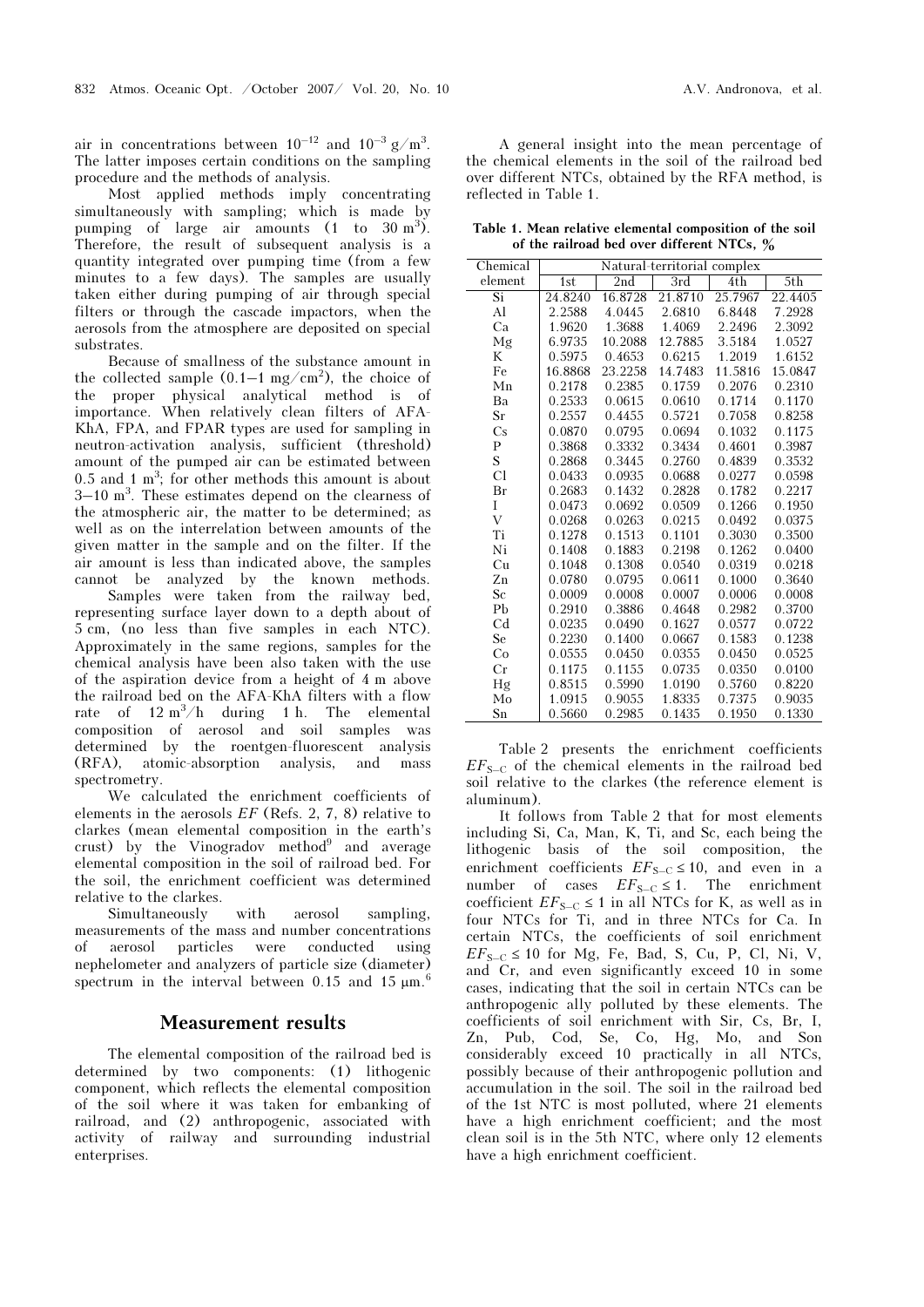| Chemical       |        |        | Natural-territorial complex |       |                   |
|----------------|--------|--------|-----------------------------|-------|-------------------|
| element        | 1st    | 2nd    | $\overline{3}rd$            | 4th   | $\overline{5}$ th |
|                |        |        | EF                          |       |                   |
| Si             | 3.00   | 1.15   | 2.25                        | 1.00  | 0.85              |
| Ca             | 2.35   | 0.95   | 1.45                        | 0.87  | 0.85              |
| Mg             | 13     | 11     | 21                          | 2.00  | 0.64              |
| K              | 0.85   | 0.37   | 0.75                        | 0.57  | 0.71              |
| Fe             | 13     | 10     | 10                          | 3.00  | 4.00              |
| Mn             | 8.00   | 5.00   | 5.00                        | 2.00  | 3.00              |
| Ba             | 14     | 2.00   | 3.00                        | 3.00  | 2.00              |
| Sr             | 27     | 26     | 51                          | 24    | 27                |
| Cs             | 838    | 428    | 563                         | 328   | 351               |
| P              | 15     | 7.00   | 11                          | 6.00  | 5.00              |
| ${\bf S}$      | 22     | 15     | 18                          | 12    | 8.00              |
| Cl             | 9.00   | 11     | 12                          | 2.00  | 4.00              |
| Br             | 4550   | 1358   | 4044                        | 999   | 1166              |
| I              | 4208   | 3445   | 3820                        | 3724  | 5383              |
| $\overline{V}$ | 11     | 6.00   | 7.00                        | 6.00  | 5.00              |
| Ti             | 1.00   | 0.67   | 0.71                        | 0.83  | 0.89              |
| Ni             | 86     | 65     | 114                         | 26    | 8.00              |
| Cu             | 79     | 55     | 35                          | 8.00  | 5.00              |
| Zn             | 33     | 19     | 22                          | 14    | 46                |
| Sc             | 3.00   | 1.61   | 2.12                        | 0.71  | 0.92              |
| Pb             | 648    | 484    | 873                         | 219   | 255               |
| Cd             | 6801   | 7510   | 37585                       | 5221  | 6130              |
| Se             | 167800 | 55792  | 40050                       | 37269 | 27349             |
| Co             | 116    | 56     | 48                          | 26    | 33                |
| $_{\rm Cr}$    | 130    | 76     | 53                          | 11    | 3.00              |
| Hg             | 385980 | 161171 | 301893                      | 74653 | 112961            |
| Mo             | 37333  | 18384  | 40987                       | 7212  | 9369              |
| Sn             | 8518   | 1863   | 1411                        | 839   | 607               |

Table 2. The enrichment coefficient of the elements  $EF<sub>S-C</sub>$  in the railroad bed soil over NTCs relative to clarkes (the reference element is aluminum)

Table 3 presents the mean mass concentration of the chemical elements in the composition of the atmospheric aerosol for each of the studied NTCs in the summer and winter periods. The data are obtained by averaging over no less than five samples in each NTC (symbol "\*\*\*" means that the element was not determined).

Following approach, suggested in Ref. 7, we divide the chemical elements, contained in the atmospheric aerosol, into two groups:

– macro components (Si, Al, Ca, Mg, K, and Fe), which are most often considered as the group of the natural lithogenic elements; and

– micro components (Mn, Ba, Sr, Cs, P, S, Cl, Br, I, V, Ti, Ni, Cu, Zn, Sc, Pb, Cd, Se, As, Be, Co, Cr, Hg, Li, Mo, Na, and Sn).

The second group contains elements which may come to the atmospheric aerosol both from natural and anthropogenic sources; hence the border between the elements is conditional.

Analysis of Table 3 shows that the total mass concentration of the macro components is considerably higher in summer than in winter, possibly, because of stronger blow-off from the surface layers of the soil of the region and railroad bed.

The total mass concentration of the micro components is larger in winter than in summer in practically all NTCs with exception of the 5th NTC. This fact may point to additional (and in particular anthropogenic) sources emitting aerosols to the atmosphere in this period.

Table 3. Mean mass content  $(\mu g/m^3)$  of the chemical elements in the composition of the atmospheric aerosol

| Chemical     | Natural-territorial complex |        |                |        |                                |        |         |         |         |         |
|--------------|-----------------------------|--------|----------------|--------|--------------------------------|--------|---------|---------|---------|---------|
| element      | 1st                         |        | 2nd            |        | 3rd                            |        |         | 4th     |         | 5th     |
|              | Summer                      | Winter | Summer         | Winter | $\ensuremath{\mathsf{Summer}}$ | Winter | Summer  | Winter  | Summer  | Winter  |
| $\mathbf{1}$ | $\overline{2}$              | 3      | $\overline{4}$ | 5      | 6                              | 7      | 8       | 9       | 10      | 11      |
| Si           | 0.2547                      | 1.1244 | 0.0709         | 1.1008 | 0.2044                         | 0.1117 | 0.3081  | 0.7129  | 0.5773  | 0.5620  |
| Al           | 13.2366                     | 2.3072 | 8.1638         | 0.8428 | 13.0238                        | 0.9772 | 25.4083 | 2.2989  | 23.6452 | 1.8579  |
| Ca           | 5.0802                      | 3.0430 | 2.5325         | 1.5643 | 3.4845                         | 1.7206 | 5.5919  | 3.4088  | 5.0027  | 3.0979  |
| Mg           | 2.6873                      | 0.4623 | 1.8398         | 0.3321 | 2.3504                         | 0.8333 | 4.1415  | 0.8150  | 3.6672  | 0.6722  |
| K            | 1.4312                      | 2.8809 | 1.1458         | 2.0916 | 1.7821                         | 0.7708 | 3.6917  | 1.7489  | 3.3929  | 3.1511  |
| Fe           | 8.7283                      | 6.2486 | 16.8686        | 6.3818 | 9.0828                         | 4.7085 | 16.8537 | 16.1898 | 11.2473 | 24.6080 |
| Mn           | 0.1005                      | 0.1734 | 0.1151         | 0.0841 | 0.0938                         | 0.0605 | 0.1966  | 0.2092  | 0.1629  | 0.2232  |
| Ba           | 0.0056                      | ***    | 0.0147         | ***    | 0.0158                         | ***    | 0.0178  | ***     | 0.0274  | ***     |
| Sr           | 0.0037                      | 0.0490 | 0.0853         | 0.0153 | 0.1396                         | 0.0334 | 0.2002  | 0.0373  | 0.2942  | 0.0279  |
| Cs           | 0.0110                      | ***    | 0.0216         | ***    | 0.0166                         | ***    | 0.0231  | ***     | ***     | $***$   |
| $\mathbf{P}$ | 0.1909                      | 1.0002 | 0.0539         | 0.7177 | 0.1349                         | 0.1454 | 0.1550  | 0.5122  | 0.2296  | 0.4727  |
| S            | 0.0334                      | ***    | 0.0458         | ***    | 0.0337                         | ***    | 0.0385  | ***     | 0.0893  | $* * *$ |
| Cl           | 0.2689                      | ***    | 0.3645         | ***    | 0.2695                         | ***    | 0.0617  | ***     | 0.5378  | $***$   |
| Br           | 0.0336                      | 0.0050 | 0.0349         | 0.0038 | 0.0616                         | 0.0026 | 0.0229  | 0.0071  | 0.0638  | 0.0165  |
| Ι            | 0.0088                      | ***    | 0.0171         | ***    | 0.0077                         | ***    | 0.0037  | ***     | 0.0204  | $***$   |
| V            | 0.0043                      | 1.4196 | 0.0028         | 0.0354 | 0.0030                         | 0.0321 | 0.0036  | 0.0208  | 0.0033  | 0.0189  |
| Ti           | 0.0166                      | 0.1037 | 0.0119         | 0.0348 | 0.0138                         | 0.0260 | 0.0228  | 0.0858  | 0.0145  | 0.0663  |
| Ni           | 0.4436                      | 0.8934 | 0.2231         | 0.1510 | 0.1905                         | 0.0580 | 0.5604  | 0.0831  | 0.5575  | 0.1070  |
| Cu           | 0.4893                      | 0.1678 | 2.9764         | 0.3153 | 1.6707                         | 0.2735 | 1.3014  | 0.4440  | 2.4415  | 0.2796  |
| ${\rm Zn}$   | 0.1346                      | 0.4572 | 0.1760         | 0.5319 | 0.0630                         | 0.1729 | 0.1398  | 1.1147  | 0.0643  | 0.4614  |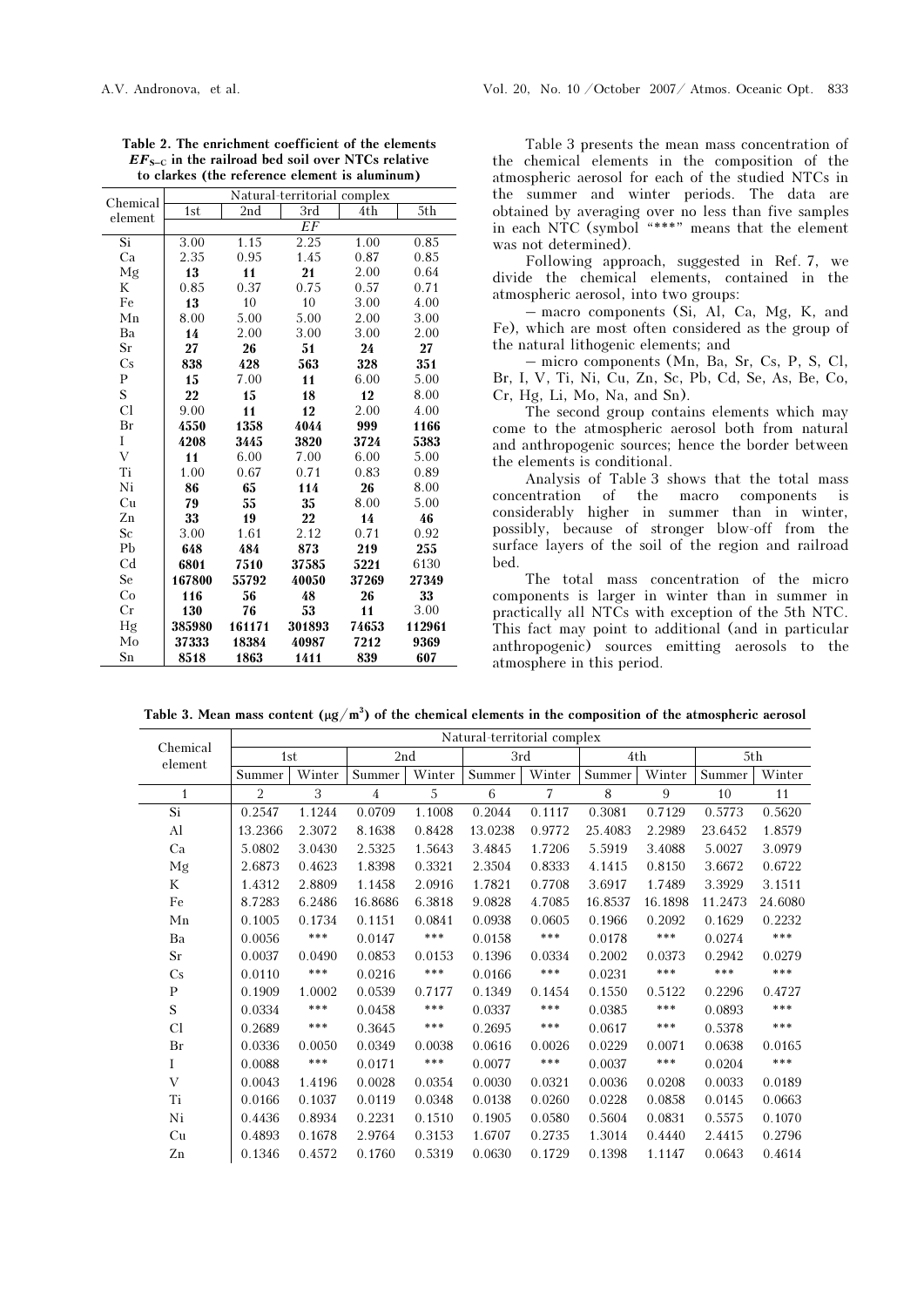| Table 3 continued |  |
|-------------------|--|
|-------------------|--|

|                | 2       | 3       | 4      | 5       | 6      | 7       | 8       | 9       | 10     | 11      |
|----------------|---------|---------|--------|---------|--------|---------|---------|---------|--------|---------|
| <sub>Sc</sub>  | 0.0009  | 0.0017  | 0.0002 | 0.0002  | 0.0001 | 0.0002  | 0.0003  | 0.0004  | 0.0002 | 0.0007  |
| Pb             | 0.0281  | 0.3324  | 0.0496 | 0.2356  | 0.0460 | 0.0654  | 0.0363  | 0.2752  | 0.0518 | 0.2754  |
| C <sub>d</sub> | 0.0008  | 0.0420  | 0.0005 | 0.0092  | 0.0007 | 0.0026  | 0.0011  | 0.0094  | 0.0008 | 0.0104  |
| Se             | 0.0006  | 0.0066  | 0.0004 | 0.0055  | 0.0003 | 0.0022  | 0.0003  | 0.0027  | 0.0005 | 0.0032  |
| As             | 0.0021  | 0.0144  | 0.0019 | 0.0099  | 0.0015 | 0.0112  | 0.0033  | 0.0115  | 0.0026 | 0.0198  |
| Be             | 0.0000  | 0.0003  | 0.0000 | 0.0001  | 0.0002 | 0.0001  | 0.0001  | 0.0002  | 0.0001 | 0.0001  |
| Co             | 0.0027  | 0.0158  | 0.0029 | 0.0177  | 0.0023 | 0.0015  | 0.0048  | 0.0056  | 0.0043 | 0.0050  |
| Cr             | 0.0415  | 0.1510  | 0.0388 | 0.0890  | 0.0423 | 0.0450  | 0.0768  | 0.0681  | 0.0838 | 0.0861  |
| Hg             | 0.0012  | 0.0032  | 0.0003 | 0.0042  | 0.0003 | 0.0018  | 0.0008  | 0.0031  | 0.0008 | 0.0020  |
| Li             | 0.0033  | 0.0035  | 0.0024 | 0.0030  | 0.0040 | 0.0011  | 0.0073  | 0.0029  | 0.0081 | 0.0023  |
| Mo             | 0.0014  | 0.0248  | 0.0020 | 0.0182  | 0.0014 | 0.0016  | 0.0025  | 0.0135  | 0.0028 | 0.0139  |
| Na             | 0.7730  | 5.0143  | 0.4097 | 2.6984  | 0.6626 | 2.9193  | 1.0494  | 2.3536  | 1.7988 | 2.5573  |
| Sn             | 0.0030  | 0.0218  | 0.0028 | 0.0640  | 0.0011 | 0.0226  | 0.0024  | 0.0329  | 0.0053 | 0.0408  |
| Σ              | 34.0217 | 25.9675 | 35.276 | 17.3577 | 33.405 | 13.0011 | 59.9281 | 30.4676 | 53.999 | 38.6396 |

Table 4. The enrichment coefficient of elements  $EF_{A-C}$  in aerosols relative to the clarkes (reference element is aluminum)

|                 | Natural-territorial complex |         |                |         |         |                |             |                |         |         |
|-----------------|-----------------------------|---------|----------------|---------|---------|----------------|-------------|----------------|---------|---------|
| Chemical        |                             | 1st     | 2nd            |         | 3rd     |                | 5th<br>4th  |                |         |         |
| element         |                             | EF      |                |         |         |                |             |                |         |         |
|                 | Summer                      | Winter  | Summer         | Winter  | Summer  | Winter         | Summer      | Winter         | Summer  | Winter  |
| $\mathbf{1}$    | $\overline{2}$              | 3       | $\overline{4}$ | 5       | 6       | $\overline{7}$ | $\,$ 8 $\,$ | $\overline{9}$ | 10      | 11      |
| $\overline{Si}$ | 0.005                       | 0.13    | 0.002          | 0.36    | 0.004   | 0.03           | 0.003       | 0.08           | 0.007   | 0.08    |
| Ca              | 1.0                         | $4.0\,$ | 0.81           | $5.0\,$ | 0.72    | $5.0\,$        | $0.6\,$     | $4.0\,$        | 0.63    | 5.0     |
| Mg              | 0.89                        | 0.91    | $1.0\,$        | 1.7     | 0.82    | 3.7            | 0.71        | 1.5            | 0.67    | 1.6     |
| ${\bf K}$       | 0.32                        | $4.0\,$ | 0.52           | $8.0\,$ | 0.43    | $3.0\,$        | 0.49        | $2.0\,$        | 0.52    | 5.0     |
| $\rm Fe$        | 1.15                        | 5.0     | 4.0            | 13      | $1.2\,$ | $8.0\,$        | $1.1$       | 12             | 0.78    | 23      |
| ${\rm Mn}$      | 0.61                        | 6.0     | $1.1$          | 8.0     | 0.58    | 5.0            | 0.62        | 7.0            | 0.59    | 9.0     |
| Ba              | 0.05                        | ***     | 0.21           | ***     | 0.15    | ***            | 0.09        | ***            | 0.15    | ***     |
| $\rm Sr$        | 0.07                        | 5.0     | 2.5            | 4.0     | 2.5     | $8.0\,$        | 1.9         | 4.0            | 2.9     | 4.0     |
| Cs              | 18                          | ***     | 58             | ***     | 28      | ***            | 20          | ***            | ***     | ***     |
| $\, {\bf P}$    | 1.25                        | 38      | 0.55           | 74      | 0.91    | 13             | 0.52        | 19             | 0.85    | 22      |
| S               | 0.39                        | ***     | 0.95           | ***     | 0.45    | ***            | 0.25        | ***            | 0.65    | ***     |
| Cl              | 9.6                         | ***     | 21.1           | ***     | 9.8     | ***            | $1.1$       | ***            | 9.8     | ***     |
| Br              | 97                          | 84      | 164            | 171     | 181     | 102            | 35          | 118            | 103     | 341     |
| Ι               | 134                         | ***     | 422            | ***     | 119     | ***            | 29          | ***            | 174     | ***     |
| $\bar{V}$       | 0.29                        | 86      | 0.30           | 38      | 0.21    | 29             | 0.13        | $\,8\,$        | 0.13    | 9.0     |
| Ti              | 0.02                        | 0.78    | 0.03           | 0.69    | 0.02    | 0.52           | 0.02        | 0.71           | 0.01    | 0.59    |
| Ni              | 47                          | 537     | 38             | 249     | 20      | 82             | 31          | 50             | 33      | 80      |
| Cu              | 63                          | 125     | 624            | 641     | 220     | 479            | 88          | 331            | 177     | 258     |
| Zn              | 9.0                         | 192     | 21             | 612     | 5.0     | 172            | 5.0         | 470            | 3.0     | 241     |
| $\rm Sc$        | 0.54                        | 0.31    | 0.19           | 0.89    | 0.04    | 0.21           | 0.11        | 0.61           | 0.07    | 0.69    |
| P <sub>b</sub>  | 11                          | 725     | 31             | 1406    | 18      | 337            | 11          | 602            | 11      | 746     |
| Cd              | 37                          | 11263   | 38             | 6728    | 32      | 1635           | $\bf{27}$   | 2541           | $20\,$  | 3481    |
| Se              | 72                          | 4624    | 74             | 10414   | 37      | 3693           | 19          | 1865           | 32      | 2763    |
| As              | 9.0                         | 359     | 14             | 677     | $7.0\,$ | 661            | 7.0         | 288            | 6.0     | 614     |
| Be              | 0.05                        | 3.0     | 0.12           | $3.0\,$ | 0.25    | 2.0            | 0.11        | $2.0\,$        | 0.12    | 2.0     |
| Co              | 0.89                        | 31      | 1.6            | 94      | 0.81    | $\overline{7}$ | 0.78        | 11             | 0.82    | 12      |
| Cr              | 7.0                         | 155     | 11             | 250     | 8.0     | 109            | 7.0         | 70             | 8.0     | 110     |
| Hg              | 86                          | 1352    | 34             | 4843    | 24      | 1809           | 29          | 1295           | 32      | 1065    |
| Li              | 0.62                        | 4.0     | 0.75           | 9.0     | 0.78    | 3.0            | 0.72        | 3.0            | 0.89    | $3.0\,$ |
| Mo              | 8.0                         | 786     | 18             | 1582    | 8.0     | 118            | $7.0\,$     | 428            | $9.0\,$ | 547     |
| Na<br>Sn        | 0.23                        | 7.0     | 0.15           | 9.0     | 0.15    | 9.0            | 0.12        | 3.0            | 0.25    | 4.0     |
|                 | 7.0                         | 304     | 11             | 2445    | $3.0\,$ | 746            | 3.0         | 461            | 7.0     | 708     |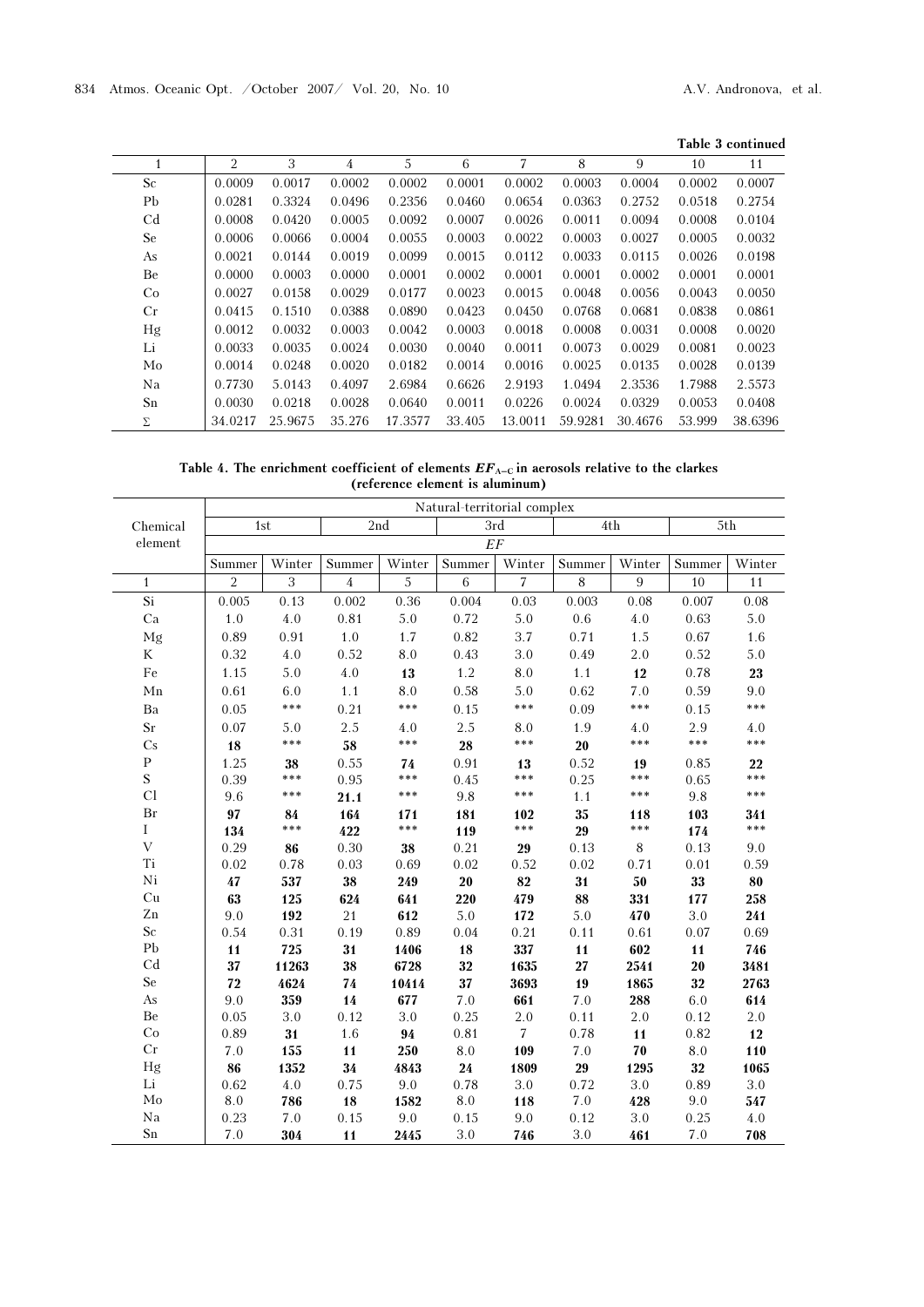|                     | Natural-territorial complex |        |        |        |        |        |        |        |        |        |
|---------------------|-----------------------------|--------|--------|--------|--------|--------|--------|--------|--------|--------|
| Chemical<br>element | 1st                         |        | $2nd$  |        | 3rd    |        | 4th    |        | 5th    |        |
|                     | Summer                      | Winter | Summer | Winter | Summer | Winter | Summer | Winter | Summer | Winter |
| $\overline{Si}$     | 0.002                       | 0.04   | 0.002  | 0.31   | 0.002  | 0.01   | 0.003  | 0.08   | 0.008  | 0.10   |
| Ca                  | 0.38                        | 1.5    | 0.89   | 5.5    | 0.51   | 3.35   | 0.67   | 5.0    | 0.67   | 5.25   |
| Mg                  | 0.07                        | 0.06   | 0.09   | 0.16   | 0.04   | 0.18   | 0.32   | 0.71   | 1.1    | 2.5    |
| K                   | 0.39                        | 4.7    | 1.2    | 21.55  | 0.58   | 3.4    | 0.78   | 4.0    | 0.62   | 7.65   |
| Fe                  | 0.09                        | 0.36   | 0.39   | 1.3    | 0.10   | 0.88   | 0.42   | 4.0    | 0.29   | 6.4    |
| ${\rm Mn}$          | 0.08                        | 0.78   | 0.22   | 1.7    | 0.13   | 0.94   | 0.32   | 3.0    | 0.21   | 3.8    |
| Ba                  | 0.004                       | ***    | 0.12   | ***    | 0.05   | ***    | 0.03   | $***$  | 0.07   | ***    |
| Sr                  | 0.002                       | 0.19   | 0.09   | 0.16   | 0.05   | 0.16   | 0.08   | 0.16   | 0.09   | 0.13   |
| Cs                  | 0.02                        | ***    | 0.09   | ***    | 0.05   | ***    | 0.06   | ***    | $***$  | ***    |
| ${\bf P}$           | 0.08                        | 2.5    | 0.08   | 10.3   | 0.08   | 1.2    | 0.09   | 3.3    | 0.21   | 4.65   |
| S                   | 0.02                        | ***    | 0.07   | $***$  | 0.03   | ***    | 0.02   | $***$  | 0.08   | ***    |
| Cl                  | 1.1                         | ***    | 1.9    | ***    | 0.78   | $***$  | 0.62   | $***$  | 2.8    | ***    |
| Br                  | 0.02                        | 0.02   | 0.11   | 0.13   | 0.04   | 0.03   | 0.03   | 0.12   | 0.09   | 0.29   |
| $\rm I$             | 0.03                        | ***    | 0.12   | ***    | 0.03   | ***    | 0.01   | $***$  | 0.03   | ***    |
| V                   | 0.03                        | 52     | 0.05   | 6.45   | 0.03   | 4.1    | 0.02   | 1.0    | 0.03   | 2.0    |
| Ti                  | 0.02                        | 0.79   | 0.04   | 1.1    | 0.03   | 0.65   | 0.02   | 1.0    | 0.01   | 0.74   |
| Ni                  | 0.51                        | 6.2    | 0.62   | 3.85   | 0.18   | 0.72   | 1.2    | 2.0    | 4.3    | 10.5   |
| Cu                  | 0.78                        | 1.6    | 11     | 11.55  | 6.0    | 13.9   | 11     | 41     | 34     | 50     |
| Zn                  | 0.29                        | 5.75   | 1.1    | $32\,$ | 0.21   | 17.8   | 0.42   | 33     | 0.06   | 5.25   |
| Sc                  | 0.23                        | 0.11   | 0.11   | 0.58   | 0.02   | 0.11   | 0.19   | 0.89   | 0.53   | 0.76   |
| Pb                  | 0.02                        | 1.1    | 0.06   | 2.9    | 0.02   | 0.39   | 0.03   | 2.7    | 0.04   | 2.9    |
| C <sub>d</sub>      | 0.01                        | 1.65   | 0.01   | 0.90   | 0.001  | 0.04   | 0.005  | 0.49   | 0.003  | 0.57   |
| Se                  | 0.0004                      | 0.03   | 0.001  | 0.19   | 0.001  | 0.09   | 0.0001 | 0.05   | 0.001  | 0.10   |
| Co                  | 0.01                        | 0.26   | 0.029  | 1.7    | 0.02   | 0.14   | 0.031  | 0.40   | 0.025  | 0.36   |
| Cr                  | 0.06                        | 1.2    | 0.15   | 3.3    | 0.145  | 2.0    | 0.65   | 6.3    | 2.5    | 32.7   |
| Hg                  | 0.0002                      | 0.004  | 0.0002 | 0.03   | 0.0001 | 0.01   | 0.0004 | 0.02   | 0.0003 | 0.01   |
| $\rm Mo$            | 0.0002                      | 0.02   | 0.001  | 0.09   | 0.0002 | 0.003  | 0.001  | 0.06   | 0.001  | 0.06   |
| Sn                  | 0.001                       | 0.04   | 0.006  | 1.3    | 0.002  | 0.53   | 0.004  | 0.55   | 0.012  | 1.2    |

Table 5. The enrichment coefficient of elements  $EF_{A-S}$  in the aerosol with respect to the soil of railway bed (reference element is aluminum)

Table 4 presents the enrichment coefficients  $EF_{A-C}$  of the chemical elements in aerosols relative to clarkes (reference element is aluminum), showing quantitative deviation of each element content from its mean abundance in the earth's crust. Vinogradova et al.<sup>10,11</sup> suggest that the chemical elements in aerosol composition, for which  $EF_{A-C} \le 10$ , have a natural and, primarily, lithogenic origin. Chemical elements, for which  $EF_{A-C} > 10$ , may have natural (volcanic eruption, marine aerosol, etc.) or anthropogenic origins.

We analyzed the coefficients of aerosol enrichment  $E\vec{F}_{A-S}$  with respect to the elemental composition of the underlying surface (the soil of the railroad bed in our case). This was motivated by the fact that, during motion of the carriage-laboratory, and especially during passage of trains of the opposite direction, the emission of aerosols from the soil surface sharply increases.

The coefficients of aerosol enrichment  $EF_{A-S}$ relative to the railway bed soil are given in Table 5.

Both in summer and winter periods, the largest amount of the chemical elements for which  $EF_{A-C}$  > 10 was observed in the 2nd NTC (Urals),

obviously because of the specific character of this industrial region, having mineral deposits and industrial enterprises, being additional sources of emission of these elements to the atmosphere.

The presence of different sources of emission of the chemical elements to the atmosphere is confirmed by the correlation between mass content of the chemical elements and particle size (Table 6).

The data were obtained in the summer period during synchronous aerosol sampling and measurement of the number density throughout the path by using analyzers of particle size spectrum in the size interval from  $0.15$  to  $15 \mu m$ . The results of the measurements of the aerosol particle number density were averaged over the time interval corresponding to sampling of each particle fraction.

From Table 6 it follows that Si, Al, Ca, Mg, K, Mn, Ba, Sr, Cl, Br, and I have a significant coefficient of correlation  $K_{\text{cor}} > 0.7$  mainly with large particles  $d = 0.5-10.0$  µm; Fe, V, Se, Li, Hg, and Sn are correlated with small particles  $d = 0.15-0.5 \text{ }\mu\text{m}$ , and Cs, P, S, Ti, Ni, Cd, Co, Cr, Mo, and Na are correlated both with small and large particles.